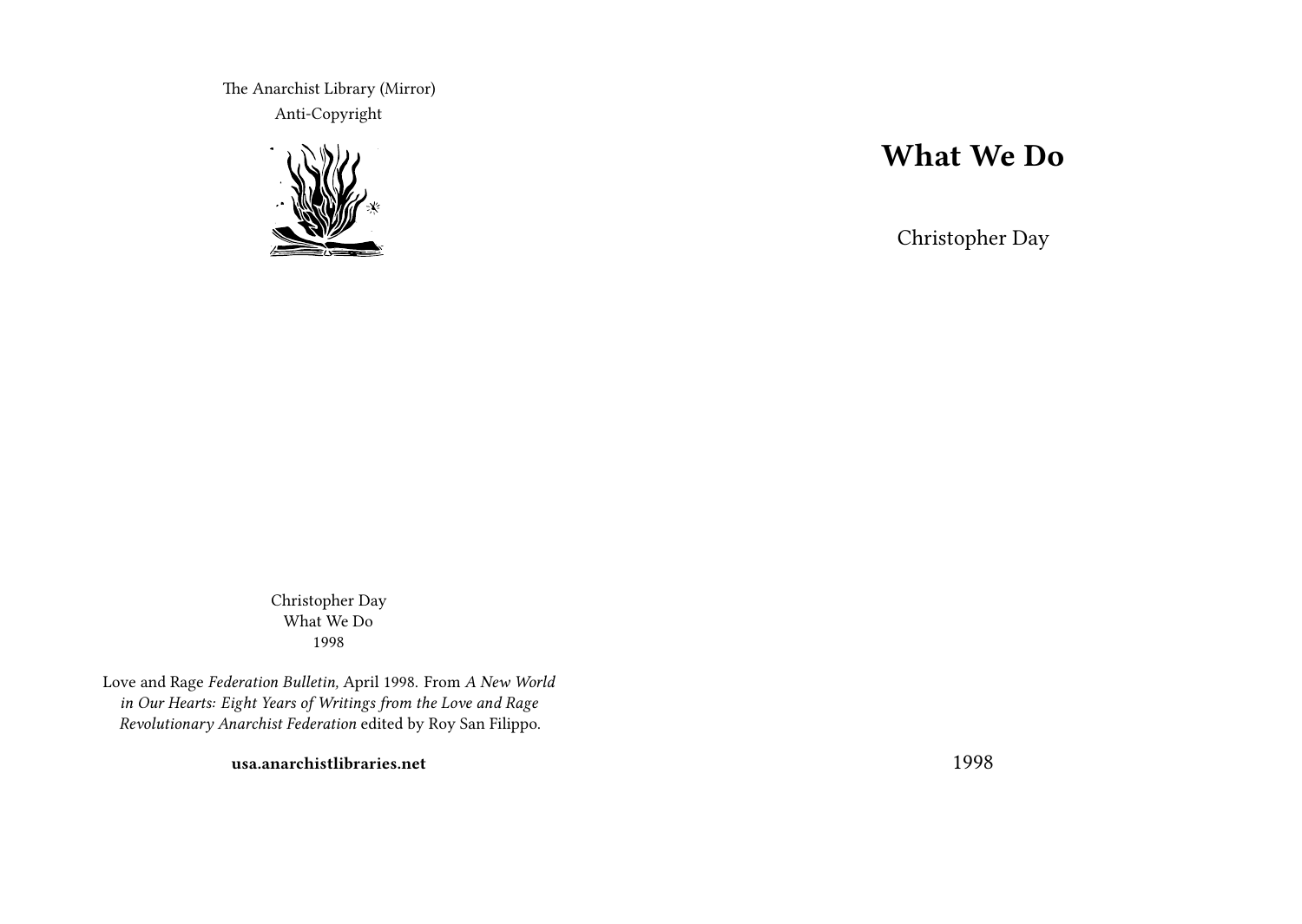shaken my commitment to building a serious anti-authoritarian revolutionary organization no matter what it takes.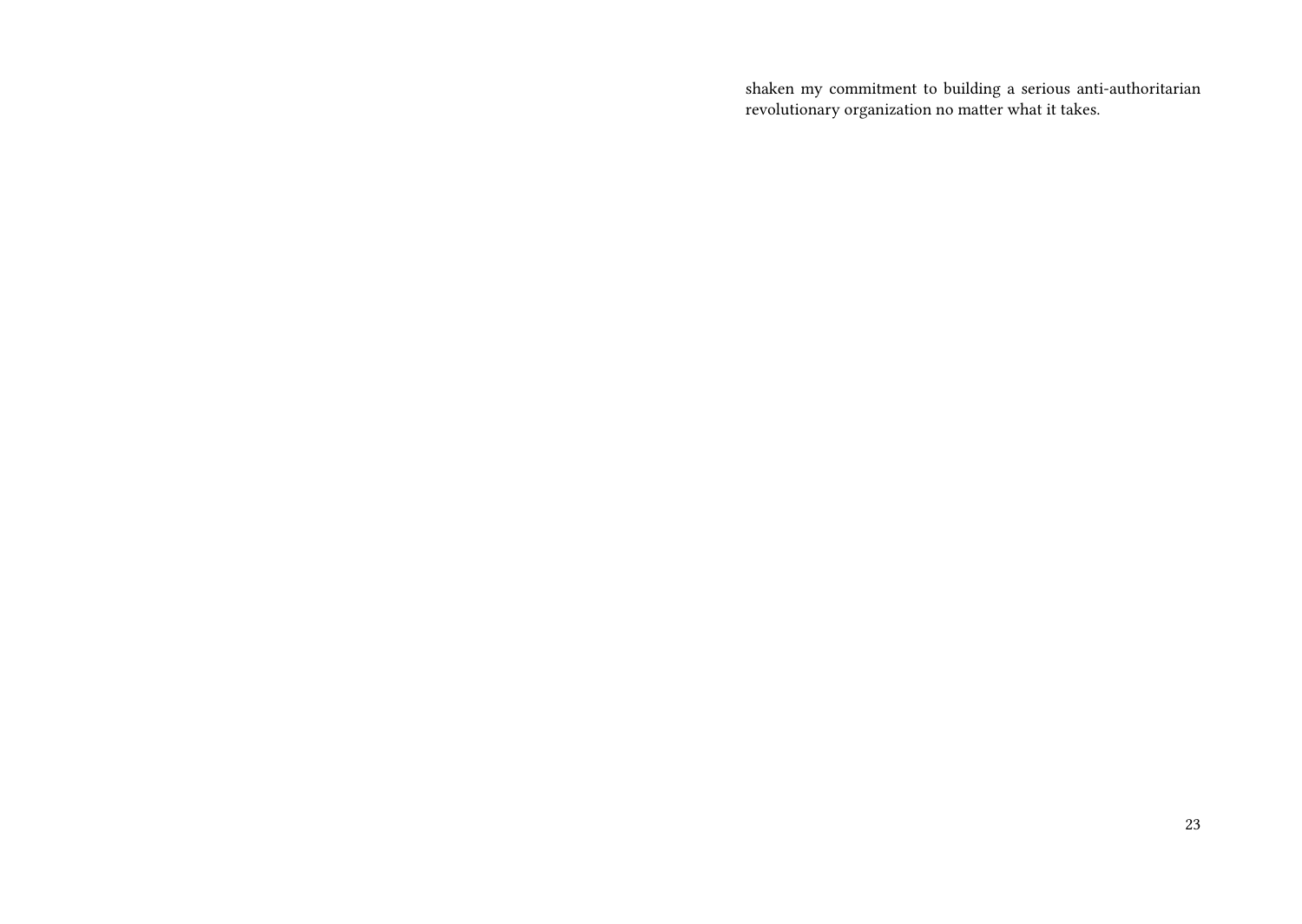work for the benefit of the whole organization. The theoretical issues that really matter would push aside those that don't.

All of these suggestions are focused in some sense on the development of our politics and yet none of them are suggestions directed at our mass work. This is not because I don't see that as important. Obviously I do. I believe that we need to be engaged in some sort of common mass work, if only some sort of campaign that we can carry out in the different places where we are already working. I think we also need to be discussing much more seriously what it means to truly root ourselves in oppressed communities and take some collective steps in that direction. But both of these things must come out of the sort of collective process of reassessing our politics that I've described above. We can't seriously discuss where we need to go if we don't know where we are and where we've been. The process of collective self-criticism is about figuring out where we've been and the process of writing thorough individual political reports is about determining where we actually are right now.

#### **Conclusion**

In this paper I've tried to raise a number of the deeper issues that I think underlie the current crisis in Love and Rage beyond the immediate questions raised by "What We Believe." I've put forward some principles of revolutionary organization that I've seen modeled by the Zapatistas and some concrete suggestions for rectifying some of the weaknesses of our own organization. I intend to flesh some of these ideas out into more concrete proposals before the upcoming conference, but I'm eager to know what people think of the ideas put forward here before I do so. I've found the current crisis in Love and Rage personally painful and profoundly challenging to some of my longest held convictions. But none of this has

# **Contents**

| The Historical Failure of Love and Rage 5   |  |
|---------------------------------------------|--|
| No More Tradition's Chains Shall Bind Us 10 |  |
|                                             |  |
|                                             |  |
| The Organization We Need 17                 |  |
| To Rise on New Foundations 18               |  |
|                                             |  |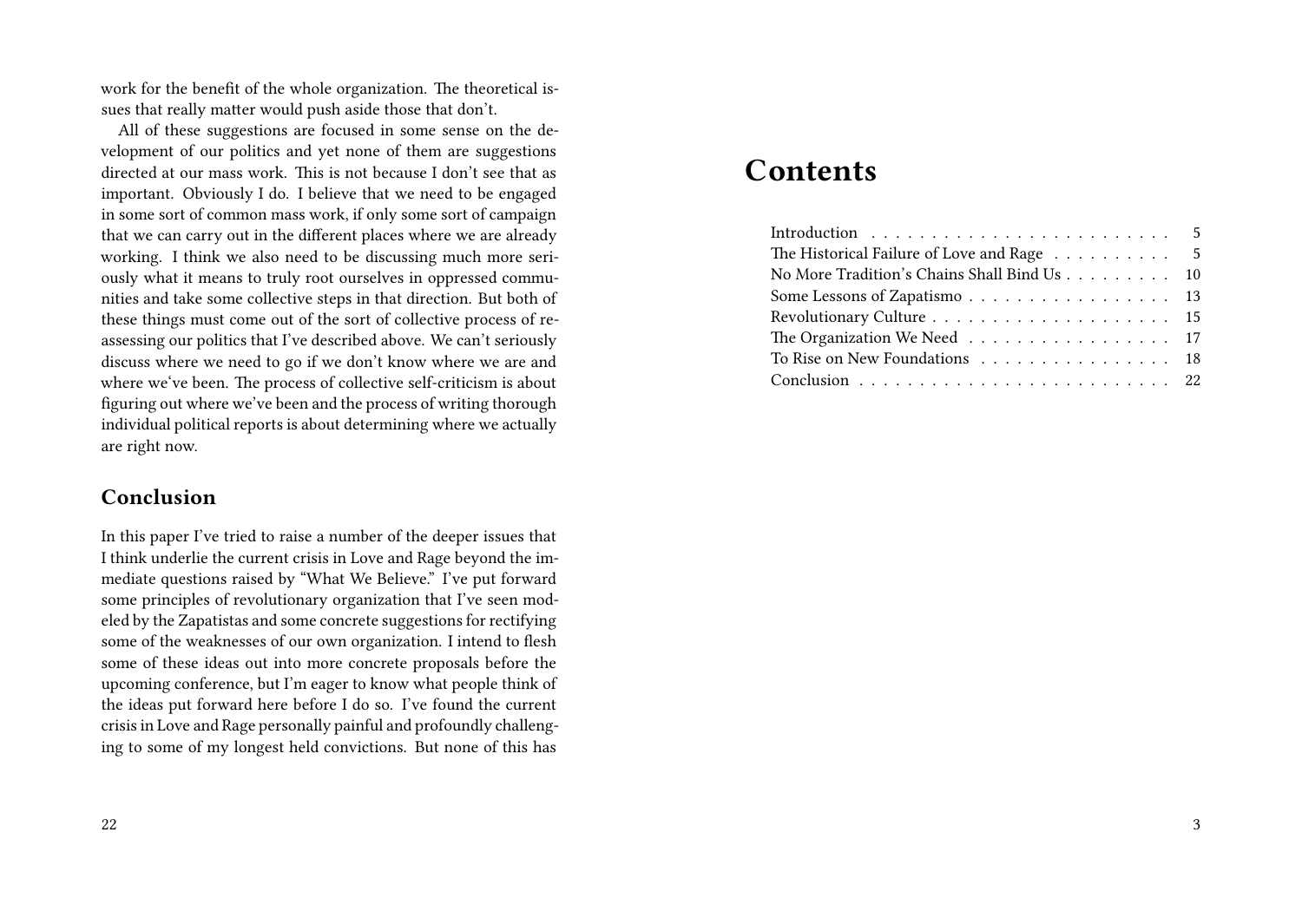among university adjuncts, at UPS, and in organizing service workers. One Love and Rage member is involved in a workplace safety struggle involving Black women workers who are routinely exposed to dangerous chemicals on the factory floor. There are Love and Rage members involved in the defense of old growth forests. Several Love and Rage members are involved in Zapatista solidarity work in several cities. One Love and Rage member is interning at the Puerto Rican Cultural Center. Another is organizing to throw the DARE program out of the school she teaches at. Love and Rage members are involved in an ongoing way in the fight to free Mumia and in organizing for the Jericho '98 March on Washington. Love and Rage members are involved in welfare rights struggles in three different states. There is one Love and Rage member active in antipolice brutality work. Several members are working in Anti-Racist Action. Love and Rage members continue to play an important role in the struggles at CUNY in defense of open admissions. Two Love and Rage members are working on organizing a winter seminar on revolutionary theory. Two local groups have study groups going.

If the few dozen activists who are keeping Love and Rage alive were each to write a thorough, reflective, critical report on the work they've been doing, the problems they've encountered, and the lessons they've drawn from those experiences the whole character of the organization would change. Debates that seem stupid or overly abstract that have dominated some recent discussions would be drowned in a discussion of our real problems. The false but demoralizing sense that nobody is doing anything real would evaporate. This is not to say that some of the questions that currently divide the organization would disappear but rather that they would be cast in a whole new light and their practical importance in our actual work would be much

clearer than is currently the case. By a political report I don't mean just an account of all the meetings and demonstrations a person has attended, but rather an attempt to critically analyze the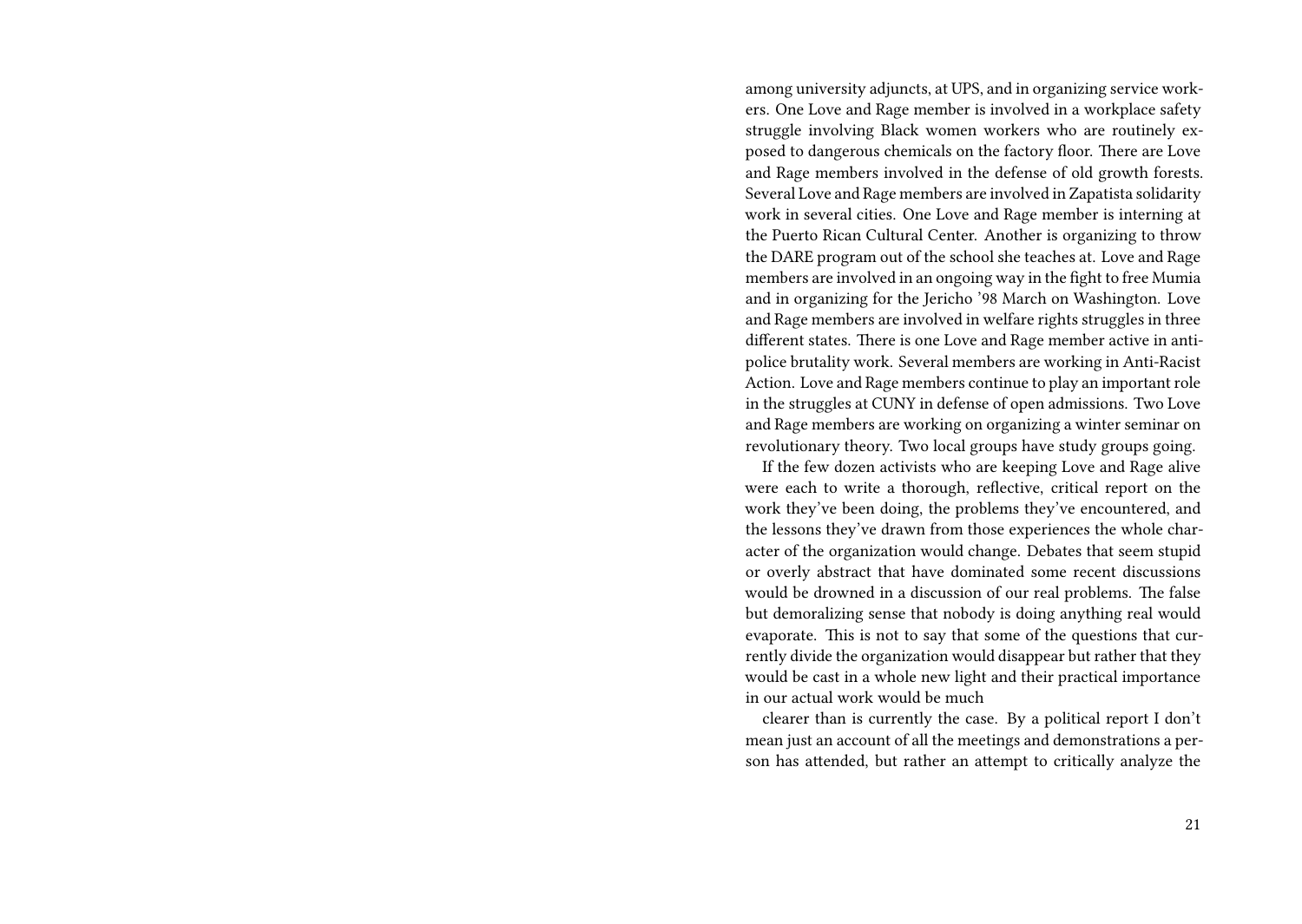in Brooklyn. There are collectives like STORM and FIST that don't include anarchists but that seem to be oriented towards developing a new revolutionary politics. There are the various non-sectarian (though often reformist) Marxist groups that have opened up to criticism in response to the "crisis in socialism" like Freedom Road, Solidarity, and even the Committees of Correspondence. I would expect discussions with different groups to fulfill different functions for  $us - in$  some cases opening the way for closer collaboration and in others clarifying our differences. The important thing is that we understand the value in both developments and that we have things to learn from everybody even if we find we have fundamental philosophical differences.

Three, we need to be engaged in organized collective study and discussion. The New York local has begun to meet again to study and discuss the political questions that have been raised by the current crisis in the organization. But we need to be engaged in this kind of study and discussion across the organization so that we don't talk past each other when we use terms and references that have different meanings for different people or that just aren't understood. The *Fed Bull* should become a vehicle for Federationwide collective study and the Coordinating Committee (CC) should be delegated to develop a study program to appear in installments in the *Fed Bull* to broaden the base of common knowledge of revolutionary theory and history within the organization.

Four, everybody in the organization should write a thorough political report on the work they are doing. The most important thing that Love and Rage has is a few dozen good activists. This is not always apparent because a lot of the activism that Love and Rage members are engaged in never gets reported either in the pages of the newspaper nor in reports to the *Fed Bull.* One only finds out about it if one is able to talk with lots of members one-onone. Yet the fact remains that Love and Rage members are active participants in a wide range of social struggles in three countries. There are Love and Rage members involved in workplace struggles

#### **Introduction**

In this paper I attempt to stake out some of the questions that are going to confront Love and Rage after we resolve the immediate crisis precipitated by "What We Believe." I look critically at the ten-year long project of building a serious revolutionary anarchist organization and try to identify the elements in anarchist theory and our initial conception of this project that might be responsible for our failure to achieve that objective. I then argue that in order to move forward, we need to stop identifying ourselves as within the anarchist tradition but rather view ourselves as something new that takes significant things — like anti-authoritarianism and antistatism — from anarchism. I then look at the Zapatistas as a model of an organization that was able to conceive of itself as something new, while taking things of value from older traditions that have failed. I also look at several principles of revolutionary organization that I see in the theory and practice of the EZLN. These include a level of commitment that involves being willing to make serious sacrifices, rooting ourselves in oppressed communities, and the construction of revolutionary culture. I then briefly discuss the importance of maintaining our commitment to becoming a cadre organization in opposition to the idea that we retreat to a looser network structure. Finally, I make a number of practical suggestions for things we need to do as an organization to get out of our current predicament including a collective, public self-criticism in the pages of the newspaper and organized political discussions with other groups and individuals.

# **The Historical Failure of Love and Rage**

Ten years ago a handful of mainly young anarchist activists set out to build a serious revolutionary anarchist organization by establishing a continental anarchist newspaper. We understood that it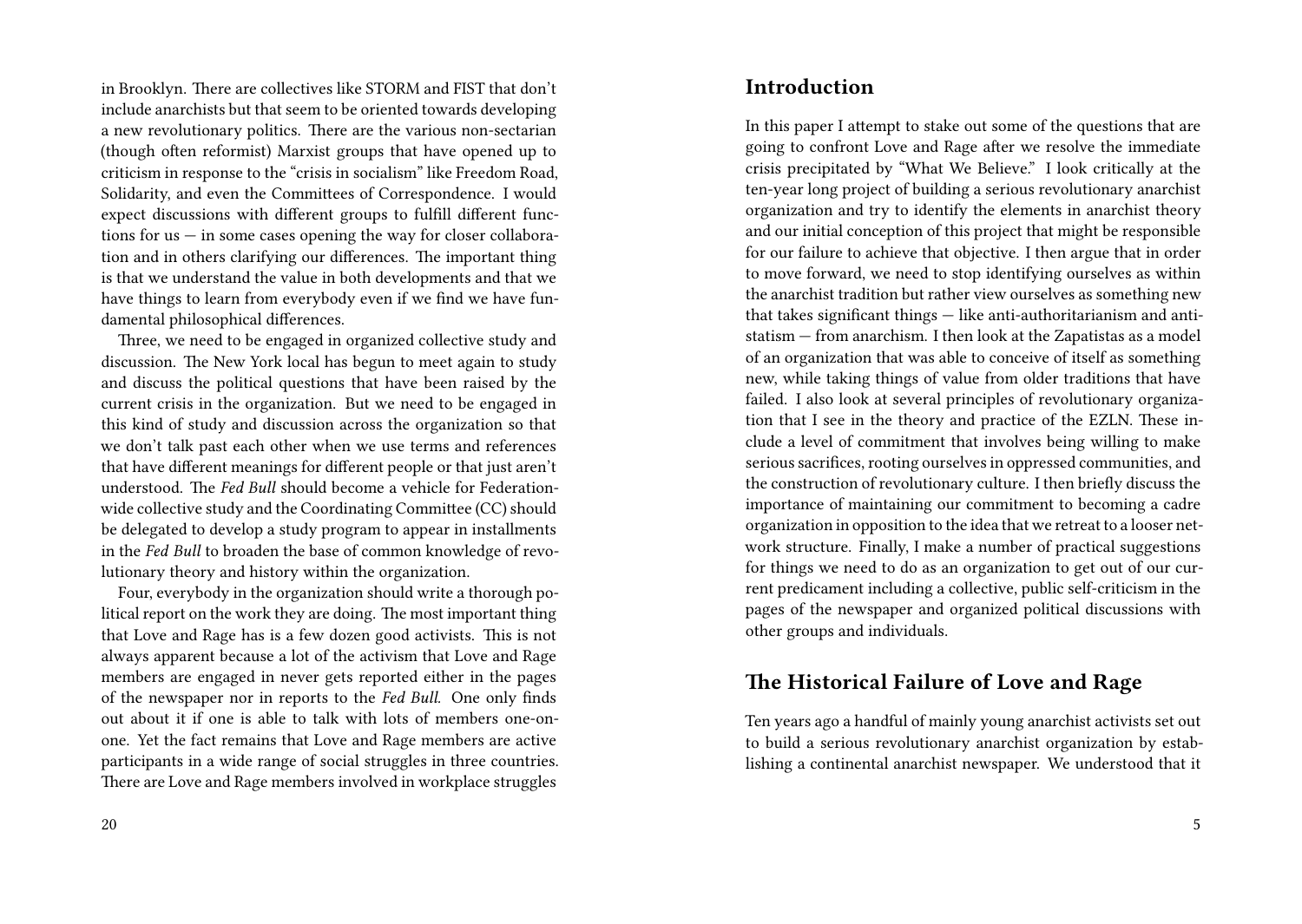would take time to build the kind of organization we wanted: a politically coherent and disciplined organization of organizers, what I would call a revolutionary anarchist cadre organization. We understood that there was little in the way of anarchist theory or historical practice to guide us in this project and that we would have to struggle with people against the powerful anti-organizational tendencies that exist within anarchism to make it happen. We believed that people could be won to the need for such an organization in a step-by-step fashion and that is how we proceeded. First, we won people to the value of having a continental newspaper. Then we won people to the idea of cohering the various people involved in writing, producing and distributing that newspaper into a loose network. Then we won people to the need for formalizing that network into an organization with a defined structure and politics. Then we won people to raising the expectations of membership.

After ten years of work on the project of building a revolutionary anarchist cadre organization, we still don't really have one. We have accomplished many things which we should be proud of, but we have not built the organization we set out to build. We need to honestly confront the reasons why. As I see it, there are three main ways we can explain this failure. First, we can blame the people involved and their individual failings. Second, we can blame the times and the adverse political conditions under which we have attempted to build the organization. Third and finally, we can examine the philosophical foundations of our original project.

There is enough truth in each explanation that we should take them all seriously. As the main original advocate of this project, and as a person who pushed for many of the twists and turns we have taken over the years, I feel a high level of personal responsibility for many of the errors the organization has made. I think we would all benefit from self-critically evaluating our personal roles in the successes and failures of Love and Rage. The conscious incorporation of a process of criticism and self-criticism into the political life of the organization would also do a lot to make us a healthier

the organization we want it to be overnight. We need to be much more serious about the collective development of both our theory and practice. This will take time. But there are several things we can do now.

One, we need to carry out a collective and public self-criticism in which we analyze our history as an organization, acknowledge our errors, and attempt to identify why they happened. The special issue of *Class* War that appeared last summer is a *g*ood model for the kind of thing we need to do. There are two reasons to do this. First, it is important to clarify these things for ourselves so that we can move forward without repeating the same mistakes or feeling responsible for defending things we did that were mistaken. Second, it is an important step in initiating discussions with groups and individuals outside Love and Rage. It enables us to acknowledge specific criticisms others may have of us and, more importantly, establishes that we are open to hearing criticism,

Two, we need to initiate organized political discussions broadly with the various groups and individuals we work with and respect. The membership of Love and Rage alone is too narrow a group for us to satisfactorily carry out the important discussions that have emerged within the organization. This needs to happen on all levels. We need to use the newspaper to draw people from outside of the organization into these discussions. We need to use conferences and other public events. And we need to sit down faceto-face with other groups. There are two main reasons to do this. First, there are too damn few of us and we need to cast our nets wider if we want to be part of a broader revolutionary movement and not just an isolated sect. Second, organized political discussion will force us to clarify our own politics in a way that we have manifestly failed to do in the past ten years. There are a lot of groups and individuals we should be talking to. There are other explicitly anarchist formations like the Anarchist Communist Federation and the ABC-Federation. There are a number of revolutionary collectives that include anarchists like Fireworks in the Bay Area and R'n'B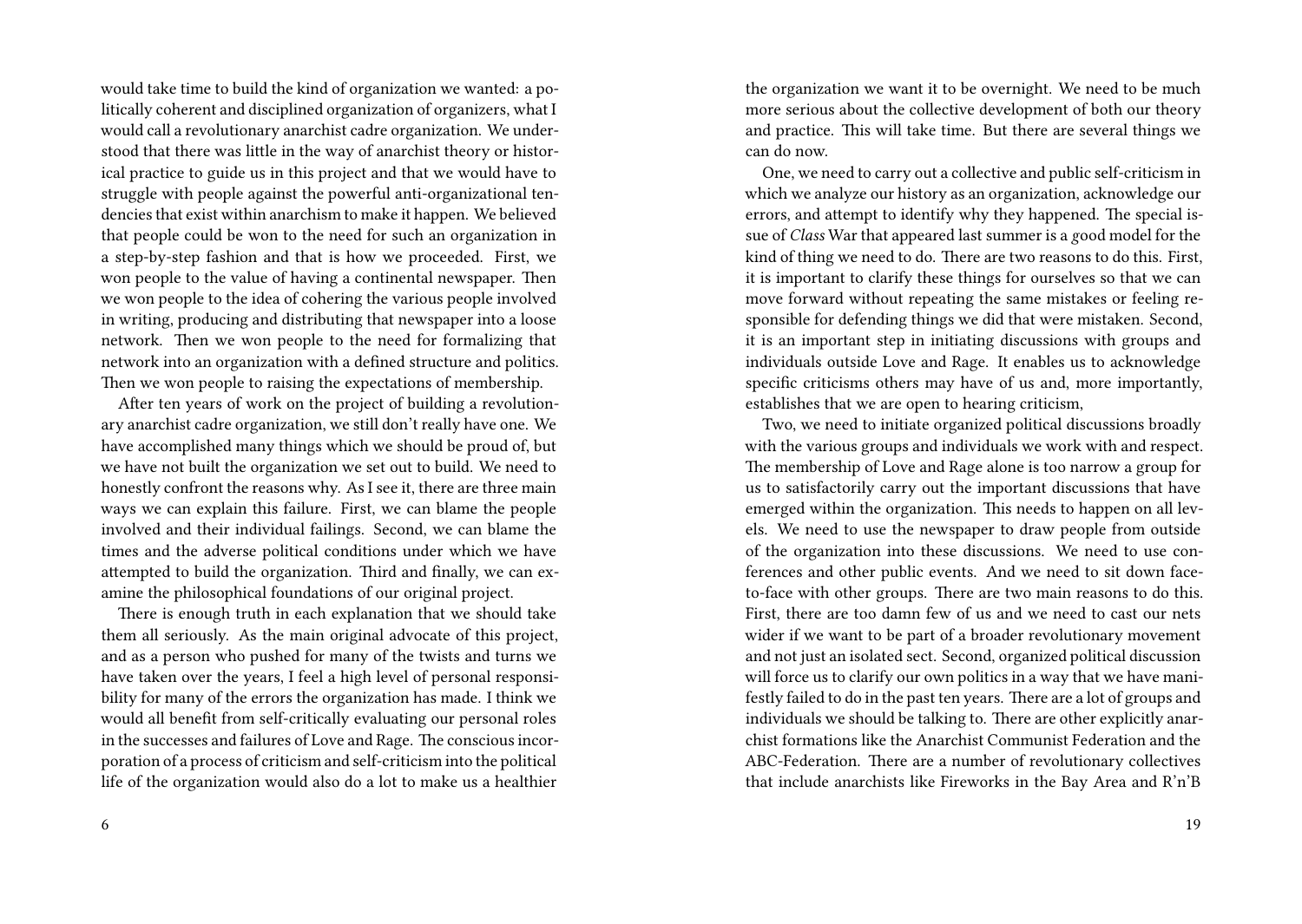have been carrying out precisely these sorts of network functions by publishing the newspaper, organizing conferences, maintaining the listserv, and publishing the *Fed Bull.* These are all things that need to continue. But the idea of a cadre organization is not hostile to these things. On the contrary, it says that the network functions will be carried out more consis tently and that the contacts between people that are maintained by these functions will be stronger if there is an organization of the most serious and dedicated activists committed to doing that work. The history of the anarchist movement in the US is littered with networks and federations that have come and gone precisely because they did not understand this elementary fact.

If Love and Rage is to survive and flourish, it must become a cadre organization even if that means we end up being only a few dozen strong. This does not mean we should become a sect nor that we should cut off the relations we have with people who can't or don't want to be in a cadre organization. On the contrary, by making a clearer distinction between those who have committed themselves to the work of building Love and Rage and those who are sympathetic with our political outlook we enable ourselves to relate to those people in a more principled way and to carry out the work of expanding the network that exists around the organization by doing ou work more consistently, more deliberately, and more strategically.

#### **To Rise on New Foundations**

So far, I have argued for certain general principles that I think need to inform Love and Rage's future work. The current crisis in Love and Rage means we cannot continue functioning as we have in the past, that we need to make a radical break and reconceive our project. But what does this mean concretely? We should not imagine that there is some sort of quick fix that can make Love and Rage

organization. It is also true that the period in which Love and Rage has sought to establish itself has been a bad one. Love and Rage was founded with the expectation that the 1990s would be a period of heightened activity for the social movements that most of the founding members of the project came out of. Instead, we have witnessed the almost complete decimation of the pale shadow of a radical movement that existed in the US at the end of the 1980s.

At the same time, there is a real danger that in emphasizing either of these things, we will avoid confronting some of the deeper causes of our failure. Any attempt to build a revolutionary organization must deal with the personal limitations of the people involved and errors in judgment. We are all damaged goods, products of a fucked-up society. A conception of a revolutionary organization that can't accommodate that fact and figure out how to confront it is no conception at all. Similarly all revolutionary organizations have to figure out how to get through bad times as well as good, if they hope to succeed. On the whole, the '90s have seen the decimation of the left in the US, but some groups have adapted to the actual conditions of the times and figured out how to grow. We may not want to model ourselves directly on any one of those groups but we should seriously look into what it is about their perspectives and approaches that enabled them to thrive where everyone else has shriveled up or just hung on to what they already had. In other words, taking seriously the limitations of individuals and the nature of the period we've been in should still force us to examine the philosophical foundations of our original project.

Love and Rage is the child of a critique of Leninism and a critique of the prevailing politics of anarchism. When the people who founded Love and Rage began to coalesce as a group in the late 1980s, it was on the basis of a limited set of common notions. First, we were revolutionaries. Based on our experiences in the social move. ments of the 1980s or earlier, we had come to the conclusion that the changes this society needs to see can only be achieved by revolutionary means. Second, we saw the importance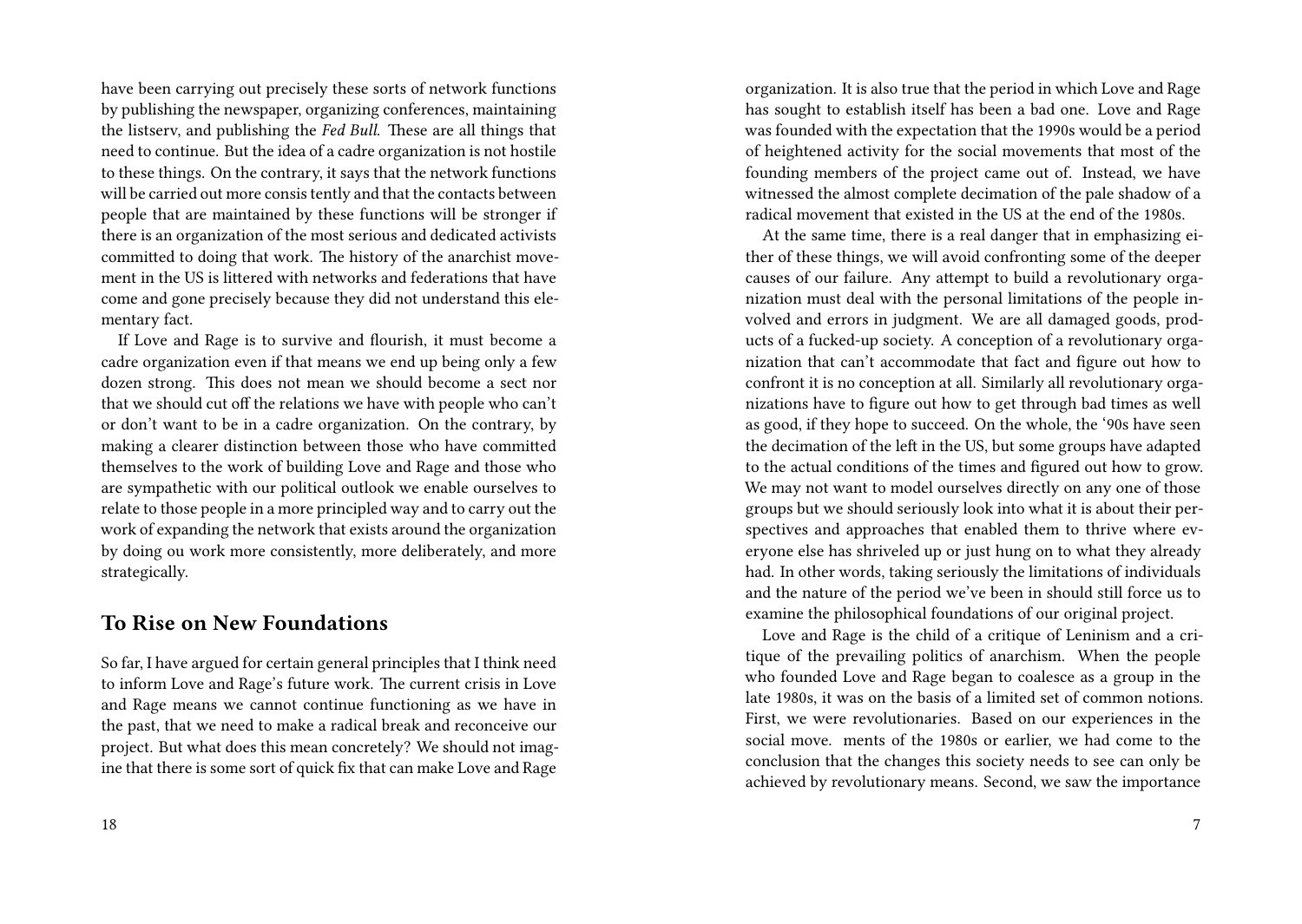of building a revolutionary political organization as one part of the larger revolutionary process. Third, we rejected the two key concepts of Leninism: the vanguard party and the revolutionary state. Fourth, we identified, critically to be sure: with the revolutionary libertarian tradition in general and anarchism in particular, Fifth, we also saw ourselves as drawing insight and inspiration from anti-colonial struggles, women's liberation, queer liberation, Black liberation, and radical ecological struggles. We patched these general ideas together and called them "revolutionary anarchism." This was a term that was deliberately conceived of as enabling us to distinguish ourselves from reformist (or "evolutionary"), individualist, and anti-organizational tendencies within anarchism without aligning ourselves with any of the other already historically defined tendencies in anarchism (collectivism, anarcho-communism, syndicalism, the Platformists, etc.), We did not view any of these tendencies as offering an adequate basis for our politics and conceived of ourselves as charting our own course and redefining what anarchism meant in important ways in the process.

Underlying this whole project then, was a fundamental faith that an effective organization could redefine anarchism and give it a theoretical coherence and contemporary relevance that we all knew it didn't have in the late 1980s. WWB's attempt to inscribe in stone some sort of anarchist orthodoxy to guard against outside influ ences is therefore a repudiation of the spirit that originally animated Love and Rage. In many respects, Love and Rage has succeeded in redefining anarchism in the  $US - at$  the very least, by carving out more space for ideas that were previously very mar ginal within the anarchist movement. This is clearest on the question of race. Love and Rage aggressively challenged the prevailing class reductionism and liberalism in the anarchist movement on the question of race in US society and completely shifted the center of debate on questions of race to the point that people entering the anarchist movement in 1998 take for granted a whole series of things about the existence of and the nature of white supremacy in the

to creating revolutionary culture. Every successful radical social movement in US history has done so. Whether it was the songs of the IWW or of the Civil Rights movement or the creation of new holidays like Mayday or Juneteenth, the conscious deliberate creation of a new culture (often employing many existing cultural elements) has always been present. Without such a culture as a counterweight, the often heated arguments that nevitably characterize any genuine revolutionary movement will tear the thing apart before it can even get off the ground,

#### **The Organization We Need**

It is tempting to reconsider the value of a looser, less demanding network structure in light of the difficulties involved in making Love and Rage a tighter, more disciplined organization. It probably seems to many that the only way we can hope to survive at all is by reverting to the network structure and that since we've never really been able to put into practice the vision of Love and Rage as a cadre organization, we aren't really giving up anything by abandoning that conception.

A network implies an organization that doesn't demand as high a level of theoretical unity because it isn't attempting to establish a high level of practical unity. A network implies that the primary function of the organization is to share information rather than to coordinate action, because once you try to coordinate action the theoretical differences that can coexist in a loose network become practical differences over which course of action to follow.

The idea of retreating to a network structure is based on the belief that a network can keep people in touch even if it is not currently possible to carry out coordinated activity and that the structures for such coordinated activity will emerge out of a network when they are appropriate. There are some truths in all this. Some of Love and Rage's greatest contributions to the movement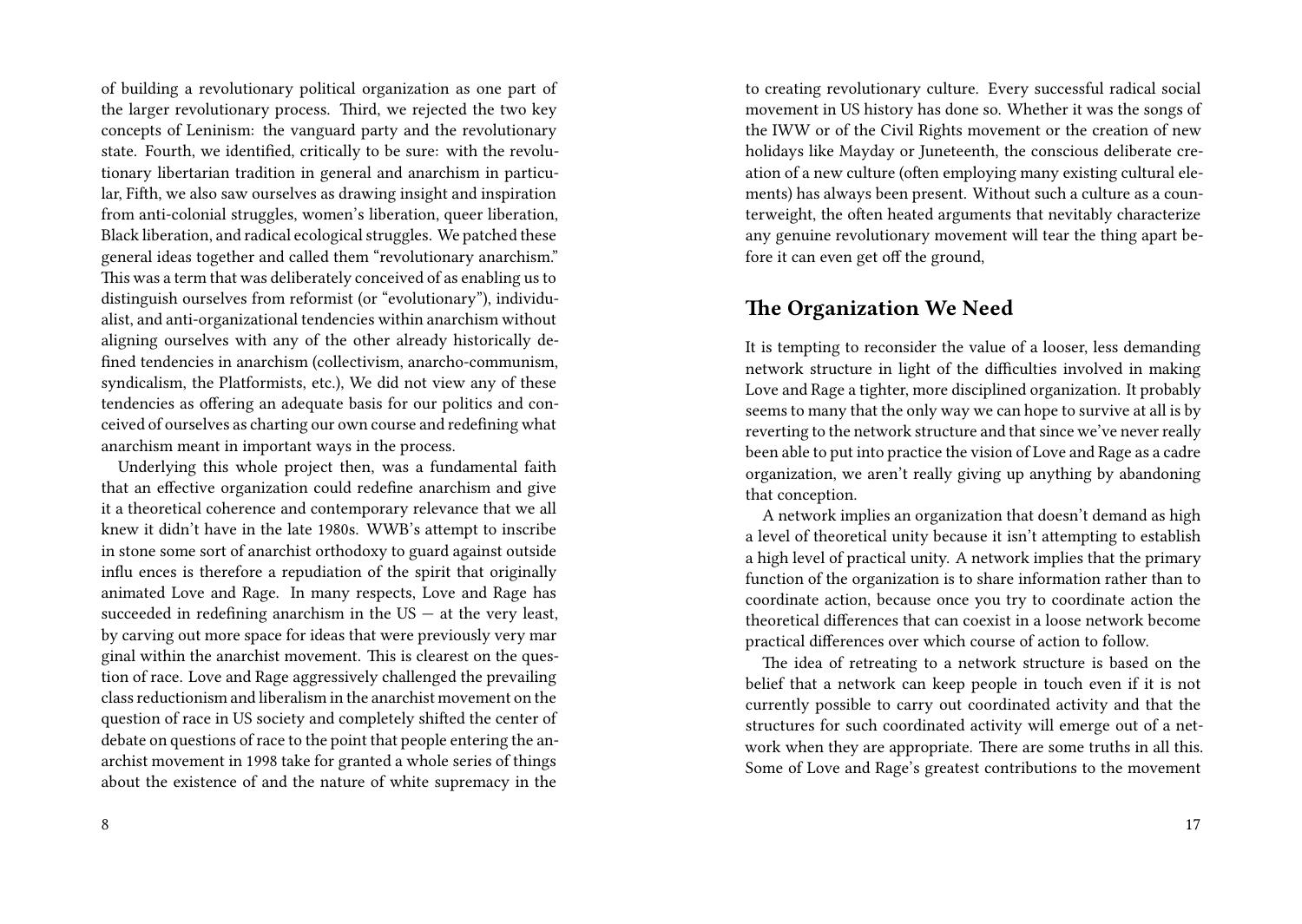revolutionary culture. A revolutionary movement cannot simply be built around a political line. It is not sufficient to have the correct analysis of imperialism or the class struggle or whatever. A revolutionary movement stands in a particular relationship to the culture of the people it seeks to organize. A revolutionary movement that doesn't sing, dance, eat, and write poetry with the people cannot hope to win them to revolutionary politics. But beyond this purely instrumental view of culture, a revolutionary movement that is not immersed in the culture of the people cannot hope to understand their actual conditions and what it will take to win. Culture is a vehicle for the accumulated experiences of a people. Subcommandante Marcos talks about the importance for the EZLN, not just in learning how to speak the languages of the indigenous peoples, but in learning their folk tales and what they symbolized and how in this process of translation, their politics were transformed and given new meaning. At the same time that the culture of the indigenous communities was transforming the politics of the EZLN, they were transforming the culture of those communities by introducing new practices and customs, revolutionary songs and celebrations that injected new ideas and values into the lives of the people. In other words, it is not sufficient to just adopt the culture of the people as if it is in itself revolutionary. It is necessary to draw out the revolutionary aspects, to strengthen them, and to consciously create a revolutionary culture.

Love and Rage is culturally tied to the white middle-class and academic origins of most of its membership. It is a culture that values rigorous and rational argunent (which is good) but that puts little value on the things that actually hold communities together. So we are really good at arguing with each other but really bad at doing the things that express our love for each other and that remind us that we have o hang together, It should hardly bę a surprise then, that we have such difficulties aolding our organization together let alone broadening its appeal. If we are going to immerse ourselves in oppressed communities, we need to commit ourselves

US that were quite literally the views of only a handful of people in the anarchist movement in 1988. It would be possible to point to a number of other issues on which Love and Rage has dramatically shifted the terms of debate within anarchism, and we should be proud of these accomplishments. But for every point on which we have had such success, there is another on which not only have we not made headway with the rest of the anarchist movement but where we have been bogged down by our anarchism.

The areas where we have had the most success in reshaping anarchism have been largely limited to the critique of this society. This has been a historical strength of anarchism — its ability to a) adopt critiques of various features of this society from sources outside of anarchism and b) integrate them into a larger anti-authoritarian framework. From Bakunin's embrace of Marx's critique of capitalism to the willingness of many anarchists today to integrate an analysis of white skin privilege into their politics, the search for a deeper and more radical analysis of the existing society has been a hallmark of anarchism. This is in keeping with the deeply moral character of anarchism. Where anarchism has not been able to integrate ideas from outside the tradition has been precisely on questions of organizational methods, strategy, and tactics  $-$  on a positive program or plan of action for getting from this society to where we want to go. And it has been on these sorts of questions that Love and Rage has completely failed to redefine anarchism. Instead we have had to fight tooth and nail just to establish on paper the most elementary organizational norms which have in practice been largely ignored.

The question that confronts us is not whether it might be possible to develop a serious and coherent organizational theory and practice while remaining within the anarchist idiom. I think it is possible. While there are only a few of them, and while none of them achieved lasting success, there are some historical examples of revolutionary anarchist cadre organizations: the PLM in Mexico, the Platformists, to some extent the FAI, and even more the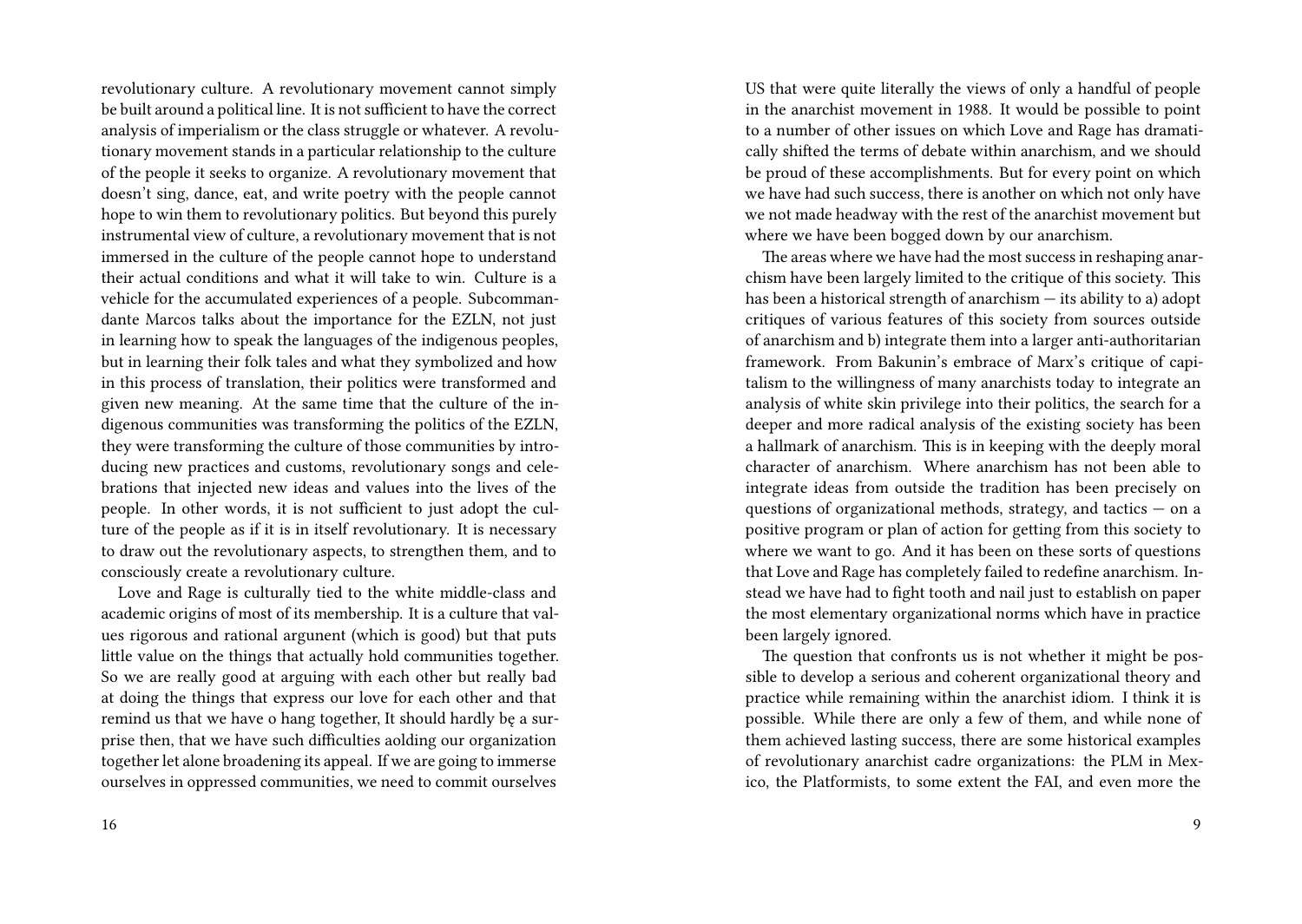Friends of Durruti in Spain. One can patch together some lessons and analyses of these experiences and say one has an anarchist theory of revolutionary organization. But the question is: Is this the best way to construct a theory that speaks to our needs on the eve of the 21st century? What the WWB document has made clear to me is that by defining ourselves as an organization within anarchism, rather than as an organization that takes significant things from anarchism, we have found ourselves constantly having to reargue the most elementary questions of organization. By defining ourselves as within anarchism we sabotage any serious study of the positive as well as the negative lessons of revolutionary experiences outside of anarchism (which means the vast majority of the revolutionary experiences of the 20<sup>th</sup> century).

Love and Rage has always occupied a somewhat heretical place in the anarchist movement. We discuss issues that other anarchists ignore and we take positions that other anarchists view as beyond the pale. If we have succeeded in redefining anarchism in the US on certain questions the inherent contradiction in our project is probably most clearly reflected in the absence of any similar project that defines itself as anarchist outside of North America.

## **No More Tradition's Chains Shall Bind Us**

I want to be part of a serious and effective revolutionary organization that is committed to an anti-authoritarian vision of the new society we are fighting for, and that clearly understands the historical failure of "state socialism" in its myriad forms in the 20<sup>th</sup> century. For ten years, we have sought to build such an organization and have defined that project within the anarchist tradition. It seems clear to me now that we *o*verestimated our ability to redefine that tradition and underestimated the amount of baggage that comes with it. At the same time, I think the anarchist critiques of other traditions (particularly Leninism) remain fundamentally ingly white, disproportionately middle class, and whose members are closely tied to either white youth subcultures or academia, this means some big changes. We can not hope to really make revolution if we are not willing to live and work in the ghettos, barrios, housing projects, and poor rural communities of the US. People are going to be understandably reluctant to make those kinds of changes without some assurance that others are doing it with them, and that assurance can only come from a group that has the high level of commitment to a collectively formulated common project. But no revolutionary project can promise success and that means that there must be a certain amount of individual will to do whatever it takes to build a revolutionary movement. Individually, some of us have already gone further down this road than others. But so far ALL OF US have failed to turn this into a collective process. The personal decisions we have been making about where we live, where we work, whether or not to go to college or graduate school, have all had political consequences for the organization but have all been made as personal decisions without even a shred of collective accountability to the people we are working with. This individualist approach reinforces existing class inequalities in the organization and turns what should be political discussions of where we live and work into moralistic arguments. The result of this is that collective bonds that are needed to hold a revolutionary organization together are corroded and theoretical rigor and coherence are sacrificed on the altar of an anti-intellectual caricature of the working class.

#### **Revolutionary Culture**

Finally, I want to mention the importance of culture in the success of the Zapatistas. The founders of the EZLN understood the importance both of respecting the traditions and customs of the communities they were seeking to root themselves in and of creating a new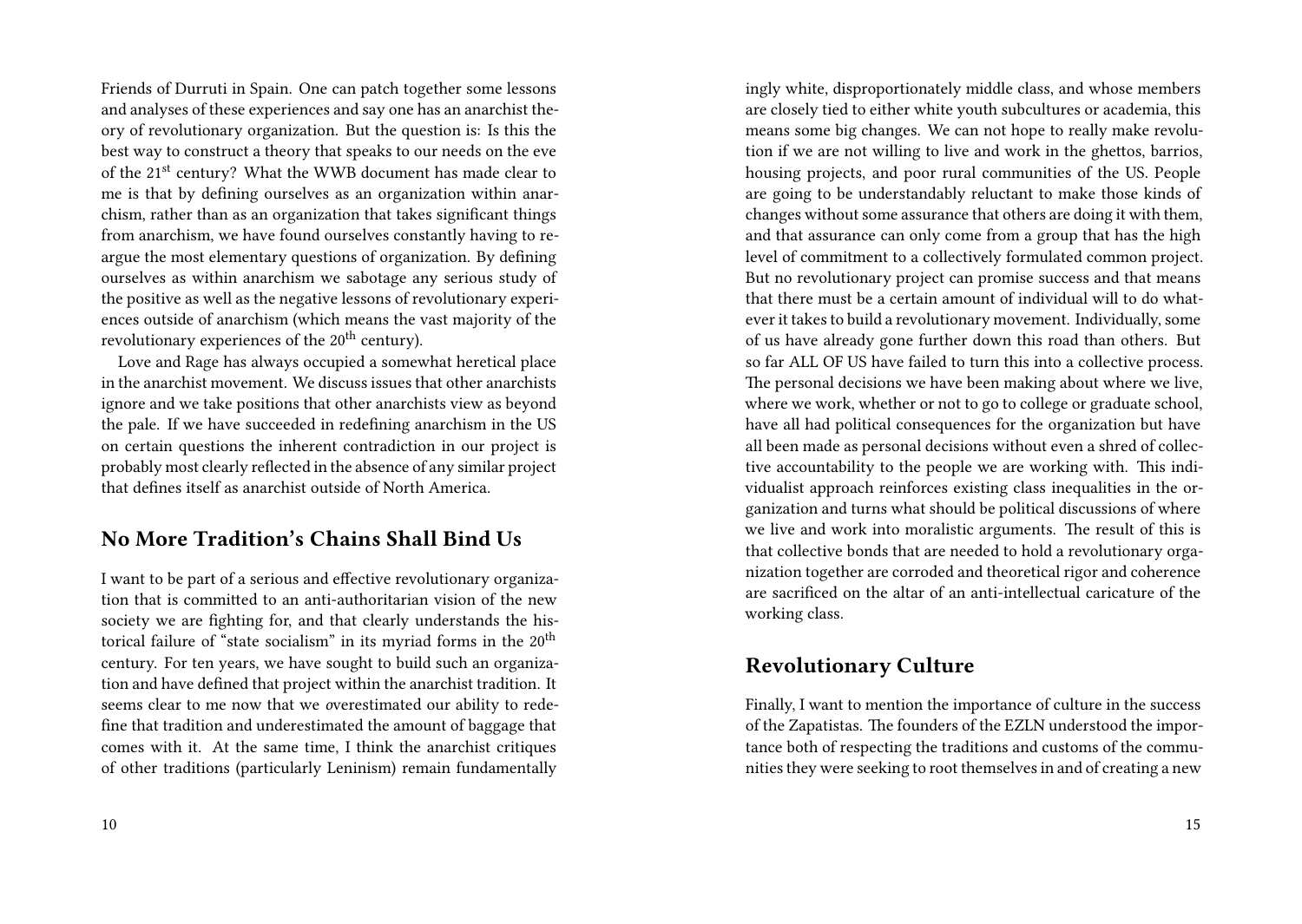fights over this and that piece of land that had been going on for decades and centuries if a hard core of a dozen determined individuals hadn't decided to give up everything in order to found the EZLN in a remote corner of the Lacandon Jungle in 1983. The hard core must have some common politics but much more important than total ideological uniformity is a commitment to collective participation in the struggle. The founding members of the EZLN included people with a variety of political backgrounds: Guevarists from the armed organizations of the 1970s, veterans of Maoist initiated campesino organizations, catechists versed in liberation theology, and those who identified primarily with the long traditions of indigenous resistance to the European conquest. What united them was a high level of commitment to a common project — building the EZLN — and an acknowledgment that not one of them had all the answers and that they would have to learn from each other and from the process of carrying out their work collectively.

A second principle that the experience of the Zapatistas has to teach us is the central importance of rooting ourselves among the oppressed. For the middle-class members of the group that founded the EZLN, this meant patiently winning the trust of the people, learning their languages and customs, placing real faith in the people, and not pretending to know what was best for them. It also meant giving up undoubtedly promising professional careers in academia and medicine and elsewhere in order to spend long years going hungry, getting sick, being bitten by bugs, and feeling completely cut off from the comforts and pleasures of the life they had left behind. It meant immersing themselves in the lives of largely illiterate peasants.

A genuine revolutionary organization must be an organization of people who live, work, study, and play among the oppressed who are most likely to be won to the need for revolution. In the US, I would argue, this means poor and mainly people of color communities. For an organization like Love and Rage that is overwhelmcorrect, and I have no interest in embracing any other existing historical trend. Basically, I think all existing revolutionary theory is out of touch with the world we live in. This has to do both with weaknesses in the theory that have been there from the start, as well as important changes in the world itself that the theory has failed to keep up with.

The role of the dead weight of orthodoxy in the recent debates in Love and Rage convinces me that we have to make some sort of radical break with how we've conceived ourselves. The last thing we or the embryonic revolutionary movement of the 21<sup>st</sup> century needs now is a dose of that "ol' time anything, whether it is anarchism, Leninism, Presbyterianism, or whatever. We need fresh blood, not formaldehyde, coursing through our veins. If there is going to be a coherent anti-authoritarian revolutionary theory and practice in the coming period, it must be made anew by people participating in real social struggles on the new terrain of the postcolonial, post-industrial, post-modern, Post Raisin Bran world we actually live in,

I believe that the Zapatistas currently represent the most significant attempt to construct a new revolutionary politics that sums up the failures of the past century and moves on. I don't think the Zapatistas have all the answers and, to their credit, neither do they. Confronted with the historical failure of the old formulas of the left, they were willing to break new ground. That didn't mean that they lost contact with the things that had originally animated them or the historical traditions from which they came (Marxism-Leninism, traditions of indigenous autonomy and resistance, the Mexican Revolution, etc.) but rather that the content of those traditions would have to be transformed in light of new conditions if it was to remain of any value. The EZLN was founded by a dozen members of one of the many guerrilla groups that sprung up in *M*exico in the late '60s and early '70s that mainly took their inspiration from Che Guevara and the Cuban Revolution. They found themselves in a situation in which their ideology could not answer